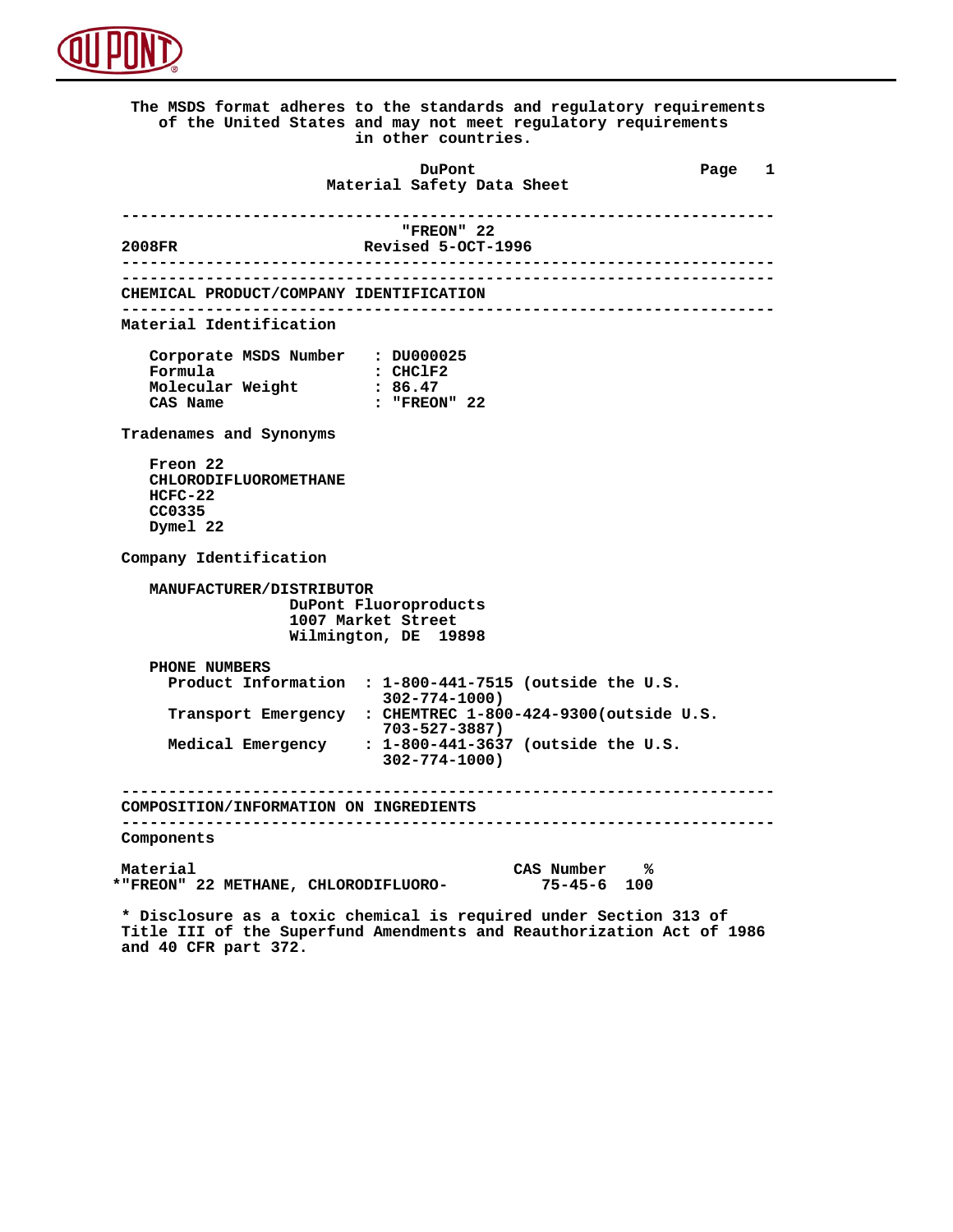#### **---------------------------------------------------------------------- HAZARDS IDENTIFICATION ----------------------------------------------------------------------**

 **Potential Health Effects**

 **Inhalation of high concentrations of vapor is harmful and may cause heart irregularities, unconsciousness or death. Intentional misuse or deliberate inhalation may cause death without warning. Vapor reduces oxygen available for breathing and is heavier than air. Liquid contact can cause frostbite.**

## **HUMAN HEALTH EFFECTS:**

 **Skin contact with the liquid may include frostbite. Prolonged overexposure may cause defatting or dryness of the skin. Eye contact with liquid may include eye irritation with discomfort, tearing, or blurring of vision.**

 **Inhalation may include temporary nervous system depression with anesthetic effects such as dizziness, headache, confusion, incoordination, and loss of consciousness.**

 **Higher exposures may lead to temporary alteration of the heart's electrical activity with irregular pulse, palpitations, or inadequate circulation. Fatality may occur from gross overexposure.**

 **Individuals with preexisting diseases of the central nervous or cardiovascular system may have increased susceptibility to the toxicity of excessive exposures.**

### **Carcinogenicity Information**

 **None of the components present in this material at concentrations equal to or greater than 0.1% are listed by IARC, NTP, OSHA or ACGIH as a carcinogen.**

 **---------------------------------------------------------------------- FIRST AID MEASURES ----------------------------------------------------------------------**

#### **First Aid**

 **INHALATION**

 **If inhaled, immediately remove to fresh air. Keep person calm. If not breathing, give artificial respiration. If breathing is difficult, give oxygen. Call a physician.**

# **SKIN CONTACT**

 **In case of contact, flush area with lukewarm water. Do not use hot water. If frostbite has occurred, call a physician.**

 **EYE CONTACT**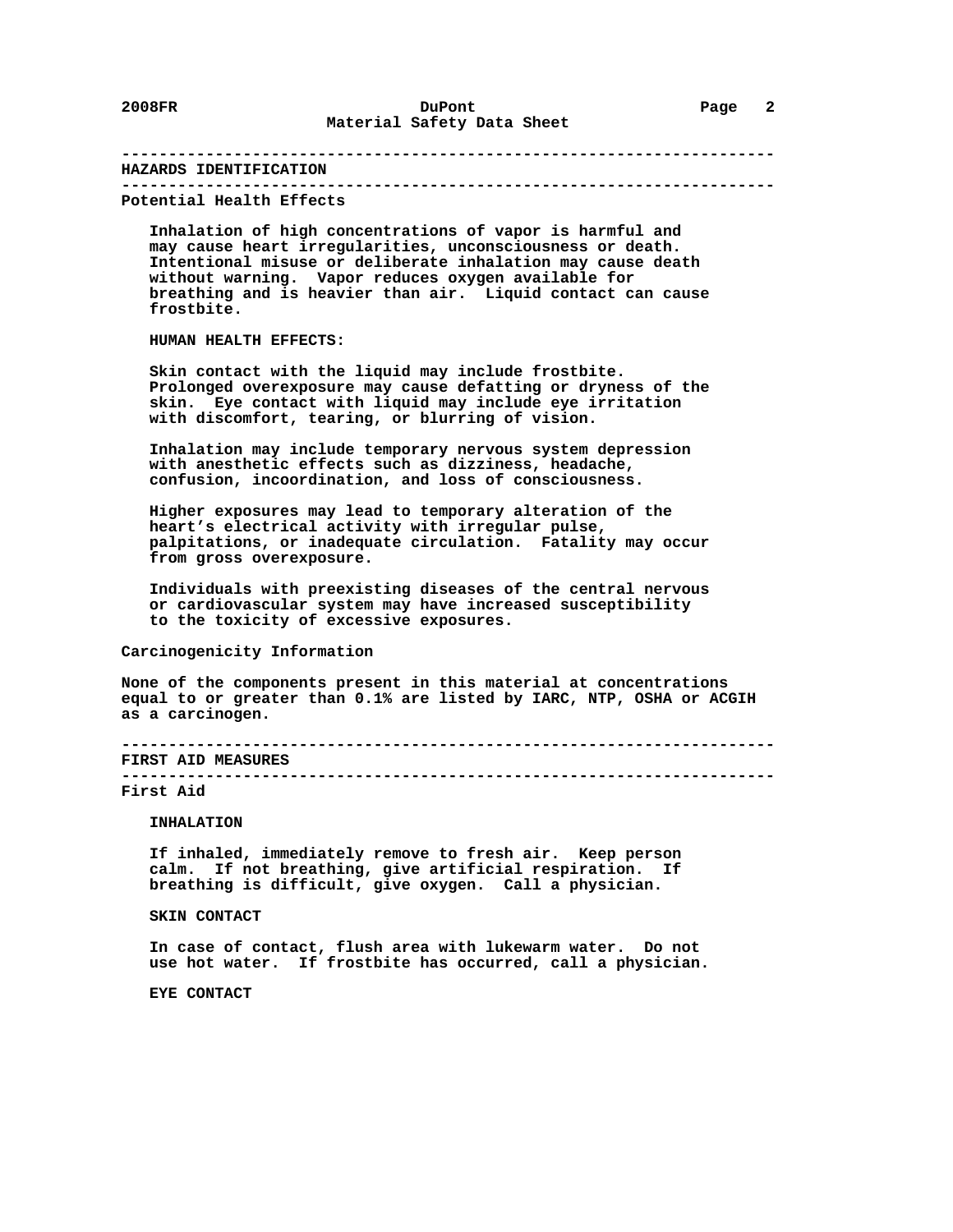# **2008FR DuPont Page 3 Material Safety Data Sheet**

# **(FIRST AID MEASURES - Continued)**

 **In case of contact, immediately flush eyes with plenty of water for at least 15 minutes. Call a physician.**

#### **INGESTION**

 **Ingestion is not considered a potential route of exposure.**

 **Notes to Physicians**

 **Because of possible disturbances of cardiac rhythm, catecholamine drugs, such as epinephrine, should only be used with special caution in situations of emergency life support.**

 **----------------------------------------------------------------------**

 **FIRE FIGHTING MEASURES ----------------------------------------------------------------------**

 **Flammable Properties**

| Flash Point       | : Will not burn  |
|-------------------|------------------|
| Autodecomposition | : 632 C (1170 F) |

 **Other burning materials may cause "FREON" 22 to burn weakly.**

 **Chlorodifluoromethane is not flammable at ambient temperatures and atmospheric pressure. However, chlorodifluoromethane has been shown in tests to be combustible at pressures as low as 60 psig at ambient temperature when mixed with air at concentrations of 65 volume % air. Experimental data have also been reported which indicate combustibility of "FREON" 22 in the presence of certain concentrations of chlorine.**

 **Fire and Explosion Hazards:**

 **Cylinders may rupture under fire conditions. Decomposition may occur.**

 **Extinguishing Media**

 **As appropriate for combustibles in area. Extinguishant for other burning material in area is sufficient to stop burning.**

 **Fire Fighting Instructions**

 **Use water spray or fog to cool containers. Self-contained breathing apparatus (SCBA) is required if cylinders rupture or contents are released under fire conditions. Water runoff should be contained and neutralized prior to release.**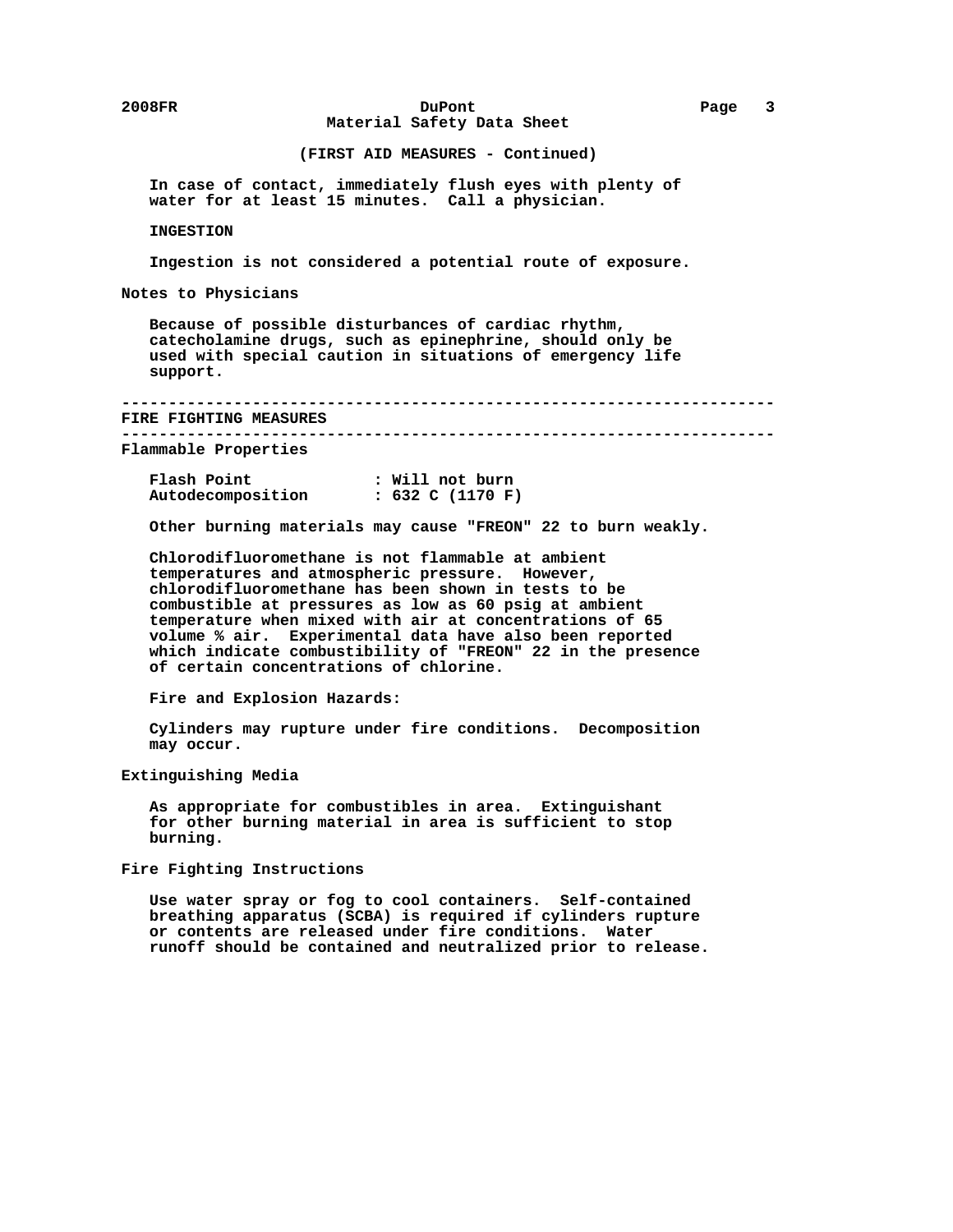# **---------------------------------------------------------------------- ACCIDENTAL RELEASE MEASURES ---------------------------------------------------------------------- Safeguards (Personnel) NOTE: Review FIRE FIGHTING MEASURES and HANDLING (PERSONNEL) sections before proceeding with clean-up. Use appropriate PERSONAL PROTECTIVE EQUIPMENT during clean-up. Accidental Release Measures Ventilate area, especially low or enclosed places where heavy vapors might collect. Remove open flames. Use self-contained breathing apparatus (SCBA) for large spills or releases. ---------------------------------------------------------------------- HANDLING AND STORAGE ---------------------------------------------------------------------- Handling (Personnel) Use with sufficient ventilation to keep employee exposure below recommended limits. "FREON" 22 should not be mixed with air for leak testing. In general, it should not be used or allowed to be present with high concentrations of air above atmospheric pressure. Contact with chlorine or other strong oxidizing agents should also be avoided. Storage Clean, dry area. Do not heat above 52 C (125 F). ---------------------------------------------------------------------- EXPOSURE CONTROLS/PERSONAL PROTECTION ---------------------------------------------------------------------- Engineering Controls Normal ventilation for standard manufacturing procedures is generally adequate. Local exhaust should be used when large amounts are released. Mechanical ventilation should be used in low or enclosed places. Personal Protective Equipment Impervious gloves and chemical splash goggles should be used when handling liquid. Under normal manufacturing conditions, no respiratory protection is required when using this product. Self-contained breathing apparatus**

 **# Exposure Guidelines**

 **(SCBA) is required if a large release occurs.**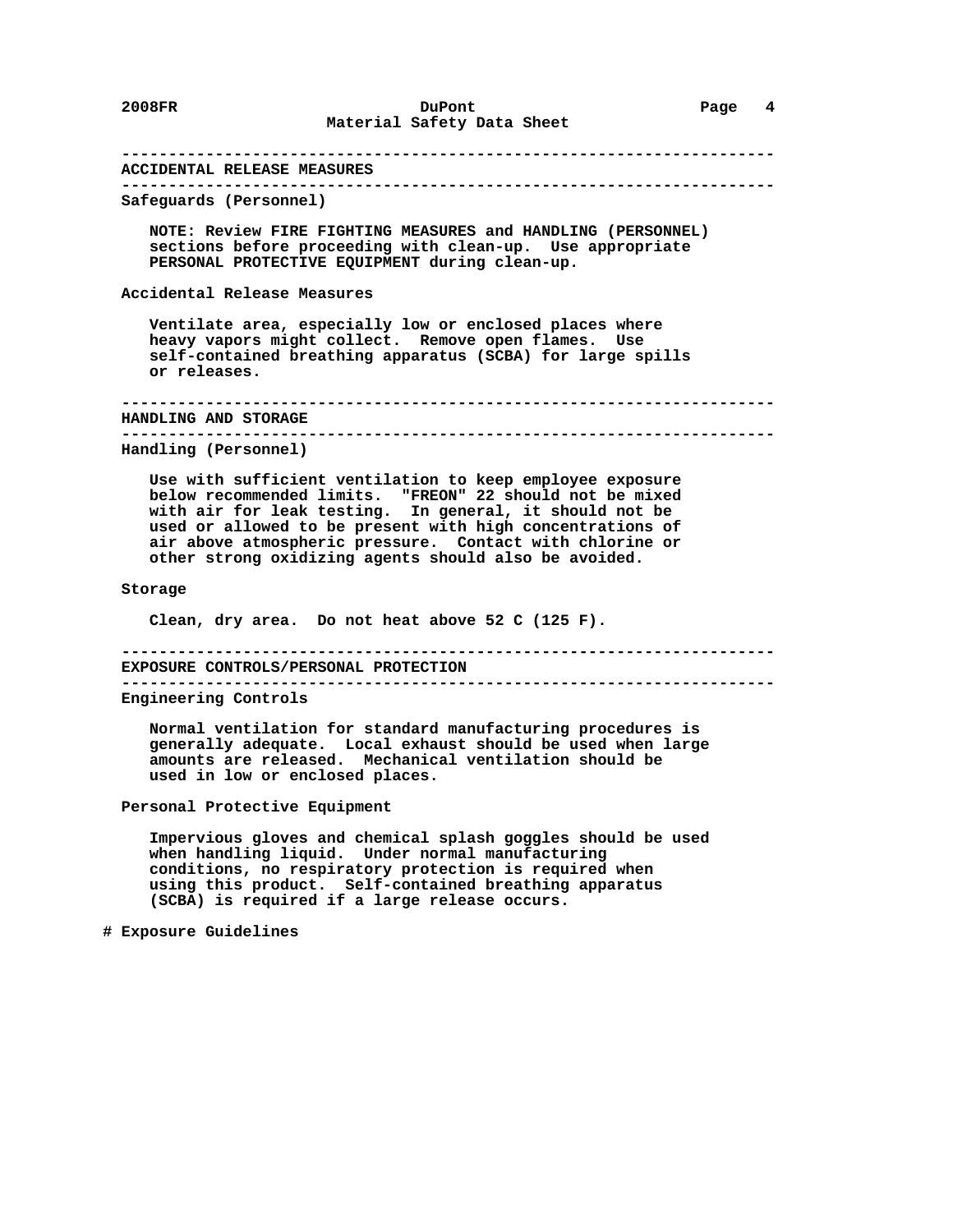**2008FR DuPont Page 5 Material Safety Data Sheet Exposure Limits "FREON" 22 PEL (OSHA) : None Established TLV (ACGIH) : 1,000 ppm, 3,540 mg/m3, 8 Hr. TWA, A4 AEL \* (DuPont) : None Established \* AEL is DuPont's Acceptable Exposure Limit. Where governmentally imposed occupational exposure limits which are lower than the AEL are in effect, such limits shall take precedence. ---------------------------------------------------------------------- PHYSICAL AND CHEMICAL PROPERTIES ---------------------------------------------------------------------- Physical Data Boiling Point : -40.8 C (-41.4 F) Vapor Pressure : 151 psig @ 25 C (77 F) Vapor Density : 3.03 (Air=1.0) @ 25 C (77 F) % Volatiles : 100 WT%** Evaporation Rate : >1 (CCl4=1.0)  **Solubility in Water : 0.3 WT% @ 25 C (77 F) pH : Neutral Odor : Slight ethereal Form : Liquified Gas. Color** : Clear, Colorless.<br> **Liquid Density** : 1.194 q/cm3 @ 25  **Liquid Density : 1.194 g/cm3 @ 25 C (77 F) ---------------------------------------------------------------------- STABILITY AND REACTIVITY ---------------------------------------------------------------------- Chemical Stability Material is stable. However, avoid open flames and high temperatures. Incompatibility with Other Materials Incompatible with alkali or alkaline earth metals--powdered Al, Zn, Be, etc. Decomposition Decomposition products are hazardous. "FREON" 22 can be decomposed by high temperatures (open flames, glowing metal surfaces, etc.) forming hydrochloric and hydrofluoric acids, and possibly carbonyl halides. These materials are toxic and irritating. Contact should be avoided. Polymerization Polymerization will not occur.**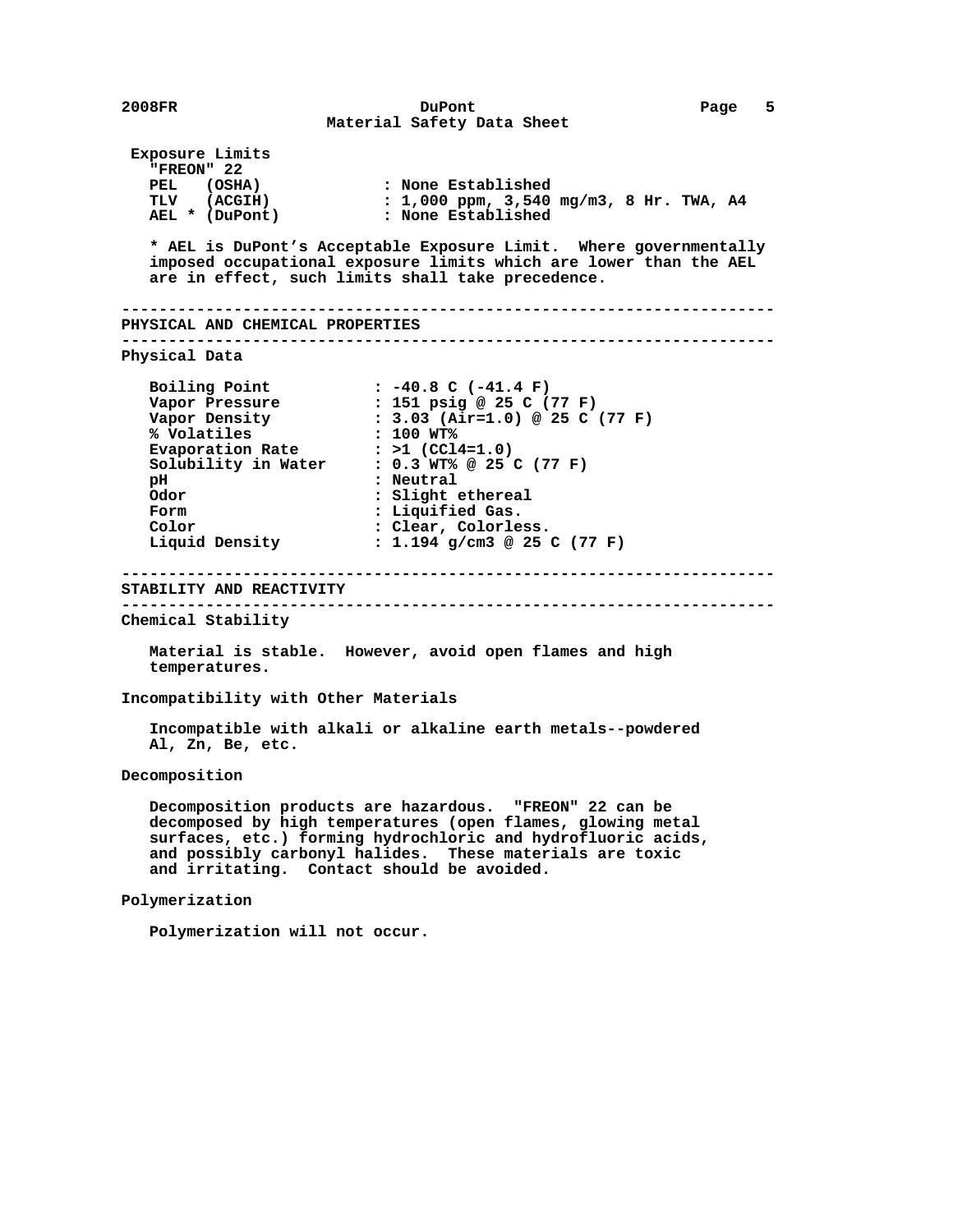#### **---------------------------------------------------------------------- TOXICOLOGICAL INFORMATION**

 **---------------------------------------------------------------------- Animal Data**

 **INHALATION:**

 **4 hour, LC50, rat: 220,000 ppm.**

 **The compound is a skin irritant and a slight eye irritant, but is not a skin sensitizer in animals.**

 **Effects from single high exposures include central nervous system depression, anesthesia, rapid breathing, lung congestion and microscopic liver changes. Cardiac sensitization occurred in dogs at 50,000 ppm or greater from the action of exogenous epinephrine.**

 **No toxic effects or abnormal histopathological observations occurred in rats repeatedly exposed to concentrations ranging from 10,000 to 50,000 ppm (v/v). Long-term exposures to 50,000 ppm (v/v) of vapors produced organ weight increases and a decrease in body weight gain, but no increased mortality or adverse hematological effects. In chronic inhalation studies, "FREON" 22, at a concentration o 50,000 ppm (v/v), produced a small, but statistically significant increase of late-occurring tumors involving salivary glands in male rats, but not female rats or male or female mice. In the same studies, no increased incidence of tumors was seen in either species at concentrations of 10,000 ppm or 1,000 ppm (v/v).**

 **Long-term administration in corn oil produced no effects on body weight or mortality.**

 **"FREON" 22 was mutagenic in some strains of bacteria in bacterial cell cultures, but not mammalian cell cultures or animals. It did not cause heritable genetic damage in mammals.**

 **A slight, but significant increase in developmental toxicity was observed at high concentrations (50,000 ppm) of "FREON" 22, a concentration which also produced toxic effectS in the adult animal. Based on these findings, and other negative developmental studies, "FREON" 22 is not considered a unique hazard to the conceptus. Studies of the effects of "FREON" 22 on male reproductive performance have been negative. Specific studies to evaluate the effect on female reproductive performance have not been conducted, however, limited information obtained from studies on developmental toxicity do not indicate adverse effects on female reproductive performance at concentrations up to 50,000 ppm.**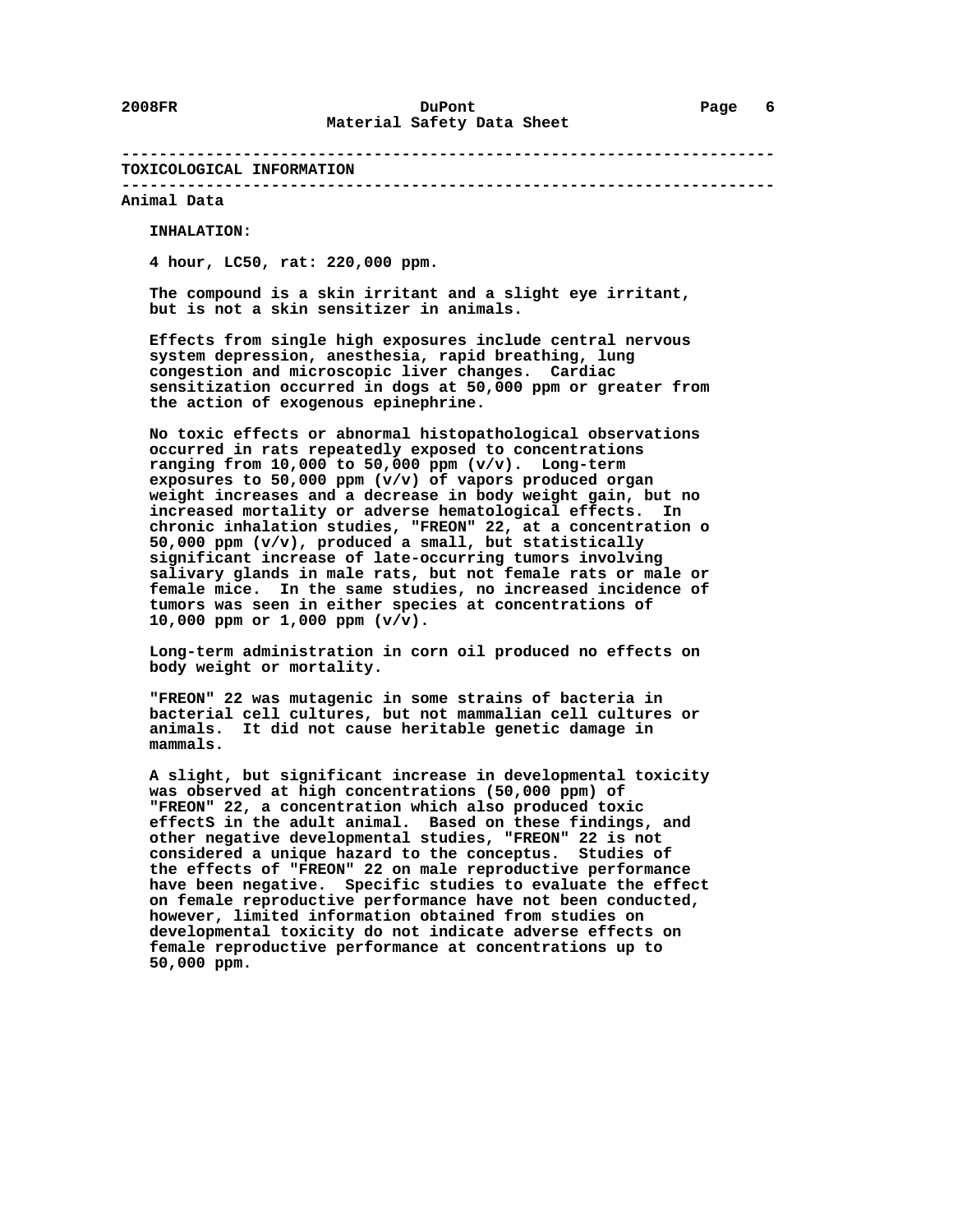**---------------------------------------------------------------------- ECOLOGICAL INFORMATION ---------------------------------------------------------------------- Ecotoxicological Information Aquatic Toxicity: "FREON" 22 48 hour EC50 - Daphnia magna: 433 mg/L ---------------------------------------------------------------------- DISPOSAL CONSIDERATIONS ---------------------------------------------------------------------- Waste Disposal Comply with Federal, State, and local regulations. Reclaim by distillation or remove to a permitted waste disposal facility. ---------------------------------------------------------------------- TRANSPORTATION INFORMATION ---------------------------------------------------------------------- Shipping Information DOT/IMO Proper Shipping Name : CHLORODIFLUOROMETHANE Hazard Class**  $\qquad \qquad : 2.2$ <br> **UN No.**  $\qquad \qquad : 1018$  **UN No. : 1018 : NONFLAMMABLE GAS Shipping Containers Tank Cars. Tank Trucks. Cylinders. ---------------------------------------------------------------------- REGULATORY INFORMATION ---------------------------------------------------------------------- U.S. Federal Regulations TSCA Inventory Status : Reported/Included. TITLE III HAZARD CLASSIFICATIONS SECTIONS 311, 312 Acute : Yes Chronic : No Fire : No Reactivity : No Pressure : Yes HAZARDOUS CHEMICAL LISTS SARA Extremely Hazardous Substance: No CERCLA Hazardous Substance**